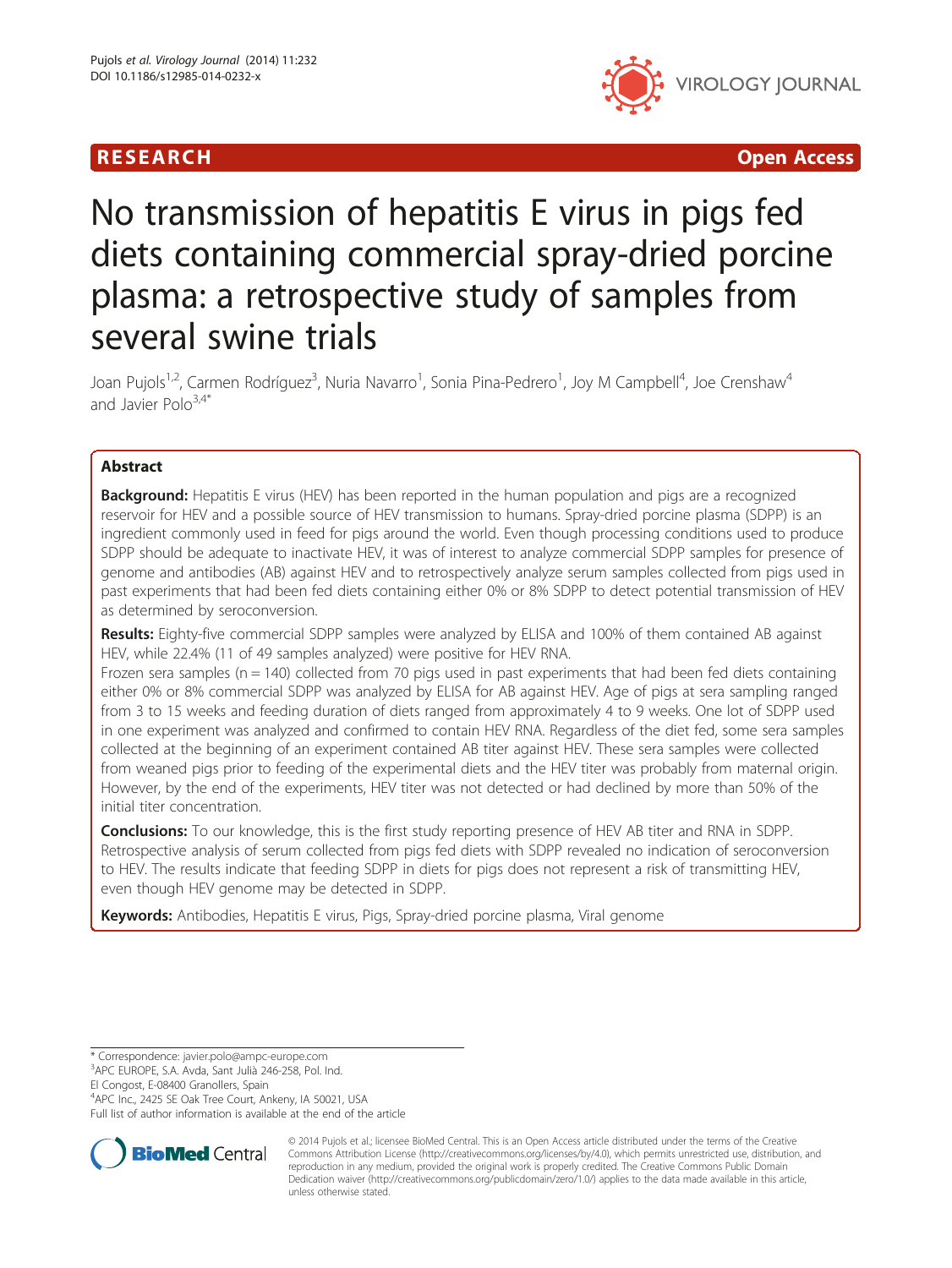# Resumen

Antecedentes: El virus de la Hepatitis E (HEV) se ha descrito en la población humana y se reconoce a los cerdos como reservorio para el HEV y como posible fuente de transmisión en humanos. El plasma porcino atomizado (SDPP) es un ingrediente comúnmente utilizado en dietas para cerdos a nivel mundial. Aunque el proceso de producción utilizado para el SDPP debería ser suficiente para inactivar el HEV, podría ser de interés analizar muestras comerciales de SDPP para detectar la presencia de material genético y anticuerpos (AB) frente a HEV y retrospectivamente analizar muestras de suero recogidas de cerdos utilizados en estudios anteriores que fueron alimentados con dietas conteniendo tanto 0% o 8% de SDPP para detectar mediante seroconversión la posible transmisión de HEV.

Resultados: Ochenta y ocho muestras comerciales de SDPP fueron analizadas por ELISA y el 100% de ellas contenían AB frente a HEV, mientras que un 22,4% (11 de 49 muestras analizada) eran positivas para ARN de HEV. Muestras de suero congeladas (n = 140) recogidas de 70 cerdos utilizados en experimentos anteriores que habían consumido dietas conteniendo tanto un 0% o un 8% SDPP comercial fueron analizadas por ELISA para AB frente a HEV. La edad de los cerdos en el momento del muestreo era de entre 3 a 15 semanas y la duración de las dietas fue desde aproximadamente 4 a 9 semanas. Un lote de SDPP utilizado en uno de los experimentos fue analizado y confirmado de contener ARN de HEV. Independientemente de las dietas suministradas, algunas muestras de suero contenían títulos de AB frente a HEV al comienzo de los experimentos. Estas muestras de suero fueron recogidas en lechones antes de ser alimentados con las dietas experimentales por lo que los títulos frente a HEV probablemente se debieran a origen materno. Sin embargo, al final de los experimentos, el título frente a HEV o bien no se detectó o se redujo en más de un 50% respecto a la titulación inicial.

Conclusión: Hasta nuestro conocimiento, este es el primer estudio que reporta la presencia de títulos de AB y ARN de HEV en SDPP. Análisis retrospectivo de suero recogido de lechones alimentados con dietas con SDPP revelaron la no seroconversión frente HEV. Los resultados indican que alimentando SDPP en dietas para cerdos no representa un riesgo de transmitir HEV, incluso si el genoma de HEV pudiera estar presente en SDPP.

# Background

Spray-dried porcine plasma (SDPP) as an ingredient in diets for nursery pigs is well recognized to improve growth rate, feed intake, feed efficiency, and to reduce post-weaning diarrhea, mortality, and morbidity [\[1,2\]](#page-6-0). In addition, weaned pigs fed diets supplemented with SDPP had reduced intestinal inflammation, mucosal barrier dysfunction, and diarrhea [[3\]](#page-6-0).

In recent years, sporadic cases of Hepatitis E virus (HEV) have been reported in the human population of the USA, Europe, and developed countries of the Asian-Pacific region and this virus is now considered an emerging disease [[4\]](#page-6-0). Pigs are recognized as a potential reservoir for HEV [\[5](#page-6-0),[6\]](#page-6-0) and as a possible source of HEV transmission to humans [\[7-9](#page-6-0)]. The main transmission route for HEV is fecal-oral [\[10\]](#page-6-0). The virus has been identified on swine farms in many geographical areas, including the USA and Europe, and the reported prevalence ranges from 22% to 55% [\[10,11](#page-6-0)].

Hepatitis E virus is a non-enveloped positive-sense single-stranded RNA virus that is 27–34 nm in diameter and has been classified in the Hepeviridae family, genus Hepevirus [\[10](#page-6-0)]. Currently four distinct genotypes distributed geographically are described. Genotypes 1 and 2 HEV are restricted to humans whereas only genotypes 3 and 4 have been recovered from pigs, humans and others species and are responsible for sporadic cases of HEV in humans. Genotype 3 is found predominantly in Europe, North America and South America [[12-14\]](#page-6-0).

Hepatitis E virus is low to moderately resistant to heat and is almost completely inactivated after 1 h of incubation at 60°C to 66°C for all strains tested [\[15\]](#page-6-0).

Data collected in different European countries show prevalence in weaner pigs ranging from 8% to 30%, between 20% and 44% in growers and 8% to 73% in fatteners [\[16](#page-6-0)]. Similarly, the prevalence of HEV in Spain has been reported to range from 20% to 59% and was widely distributed in nearly 100% of investigated swine farms [[17-19](#page-6-0)]. Therefore, prevalence of HEV is high in all age groups of pigs, including pigs at slaughter age, which could still be infected with HEV.

The objectives of the study were to analyze the presence of HEV RNA and antibodies (AB) in commercial samples of SDPP obtained from a Spanish manufacturer and to retrospectively analyze serum samples collected from pigs used in past studies that were fed diets containing 8% SDPP to determine any potential risk of transmission of HEV as indicated by seroconversion in those animals.

# Results

#### Presence of AB and HEV RNA in SDPP

All eighty-five commercial SDPP samples (100%) contained detectable AB against HEV (Figure [1](#page-2-0)). Eleven of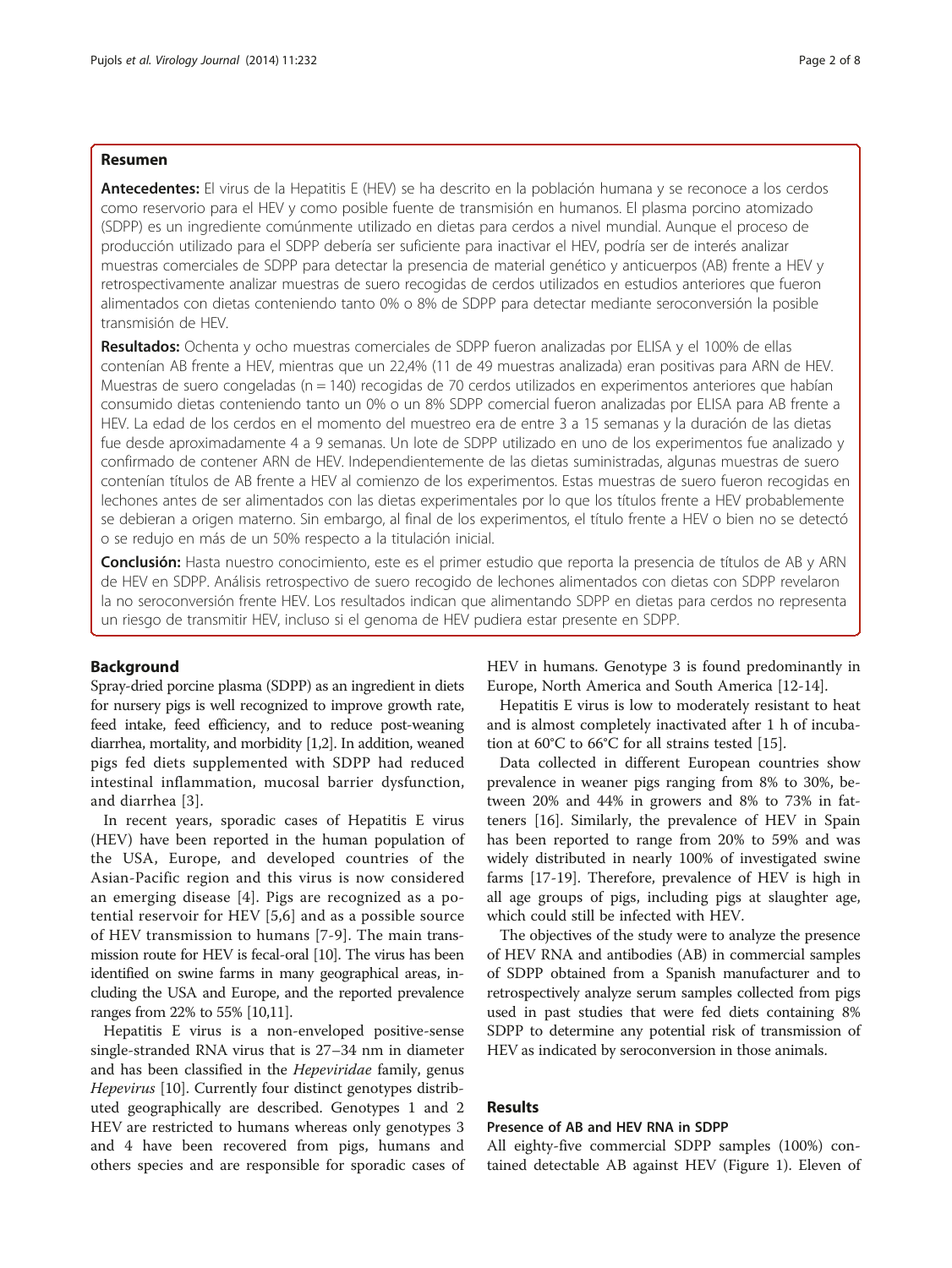<span id="page-2-0"></span>49 randomly selected samples (22.4%) were RT-PCR positive to HEV genome.

# Retrospective HEV titer analysis of sera samples collected from pigs fed diets containing SDPP

Serum samples  $(n = 72)$  from 36 pigs (initial age, 6 weeks) used in an experiment in which pigs were fed diets containing either 0% SDPP  $(n = 18)$  or 8% SDPP  $(n = 18)$  for 9 weeks was retrospectively analyzed for HEV AB by ELISA. HEV titers were not detected in any serum samples that were collected at day 0 or day 63 of this experiment.

Retrospective HEV titer analysis of a separate set of sera samples  $(n = 22)$  collected from 11 pigs (initial age, 3 to 4 weeks) fed diets containing either 0% SDPP  $(n = 5)$  or 8% SDPP  $(n = 6)$  for 45 days are presented in Table 1. HEV titer was detected in sera from 4 pigs (2 in each group) at the beginning of the experiment; however by the end of the experiment, no HEV titer was detected in any of the samples. Sera samples at the beginning of the experiment were collected prior to feeding experimental diets, so it is probable that the titer detected was of maternal origin. Absence of titer in all sera samples collected at the end of the experiment indicates there was no seroconversion to HEV.

Results of HEV titer analysis of a third set of sera samples  $(n = 46)$  from 23 pigs (initial age, 3.5 weeks) fed diets with 0% SDPP  $(n = 12)$  or 8% SDPP  $(n = 11)$  for 28 days are presented in Table [2](#page-3-0) . Pigs in this experiment were divided into four groups, with two groups challenged with porcine reproductive and respiratory syndrome virus (PRRSV) and fed diets with either 0% SDPP  $(n = 6)$  or 8% SDPP  $(n = 5)$  or two groups not challenged with PRRSV and fed diets with either 0% SDPP  $(n = 6)$ or 8% SDPP  $(n = 6)$ . HEV titer was detected in serum collected at the beginning of the experiment from 4 pigs



| Table 1 Antibody titers against HEV in retained serum |
|-------------------------------------------------------|
| samples collected from pigs fed diets with or without |
| spray dried porcine plasma <sup>1</sup>               |

| Pig ID | Day 0 | Day 45 |
|--------|-------|--------|
| 28     | Neg   | Neg    |
| 1000   | Neg   | Neg    |
| 1027   | Neg   | Neg    |
| 1049   | 0.752 | Neg    |
| 1050   | 1.188 | Neg    |
| 27     | Neg   | Neg    |
| 999    | Neg   | Neg    |
| 1026   | Neg   | Neg    |
| 1047   | 1.302 | Neg    |
| 1048   | 1.139 | Neg    |
| 6964   | Neg   | Neg    |
|        |       |        |

<sup>1</sup>Optical density values analyzed by ELISA. Neg means that the O.D. value is below the cut-off established for the technique (<0.300). <sup>2</sup>Serum collected from pigs weaned at 3 to 4 wks of age and fed diets with either 0% or 8% SDPP for 45 days [[33](#page-6-0)]. Serum samples from pigs were stored at −80°C since the experiment was completed (April to October 2006) and retrospectively analyzed for the presence of HEV AB during April to May 2012.

(1 pig from each of the 4 groups). By the end of the study (28 days later) only 1 sample that previously contained HEV titer (probably from maternal origin) still had HEV AB, although at a much lower titer (Table [2](#page-3-0)). The SDPP used in this study was positive for the presence of HEV genome analyzed by nested RT-PCR. The HEV titer results indicate there was no seroconversion, even though the SDPP used in the study contained HEV RNA. Presence of viral genome as determined by PCR does not determine if the genome is capable of causing infection.

# **Discussion**

These studies constitute the first survey about the presence of AB against HEV and HEV genome in SDPP. The results indicated that 100% of commercial SDPP samples collected during a 13 month-period contained AB against HEV and 22.4% of samples contained HEV RNA. These results are consistent with the reported HEV AB prevalence of 50% to 100% of pigs at the end of fattening period [[17,20\]](#page-6-0), and that 91.5% to 97.6% of farms had pigs with HEV antibodies [[19,21\]](#page-6-0). Likewise, 13.9% of serum samples from pigs older than 6 months were found positive for HEV RNA in a recent Spanish serological survey of 85 farms [\[18\]](#page-6-0). Serological studies reported a worldwide distribution of HEV in swine herds located in the USA, New Zealand, Mexico, Japan and European countries [\[10\]](#page-6-0). This high percentage of HEV sero-positive SDPP obtained in our study is not surprising, as liquid plasma from approximately 30,000 to 40,000 pigs is pooled to produce a batch of commercial SDPP. Spray dried plasma has previously been shown to contain AB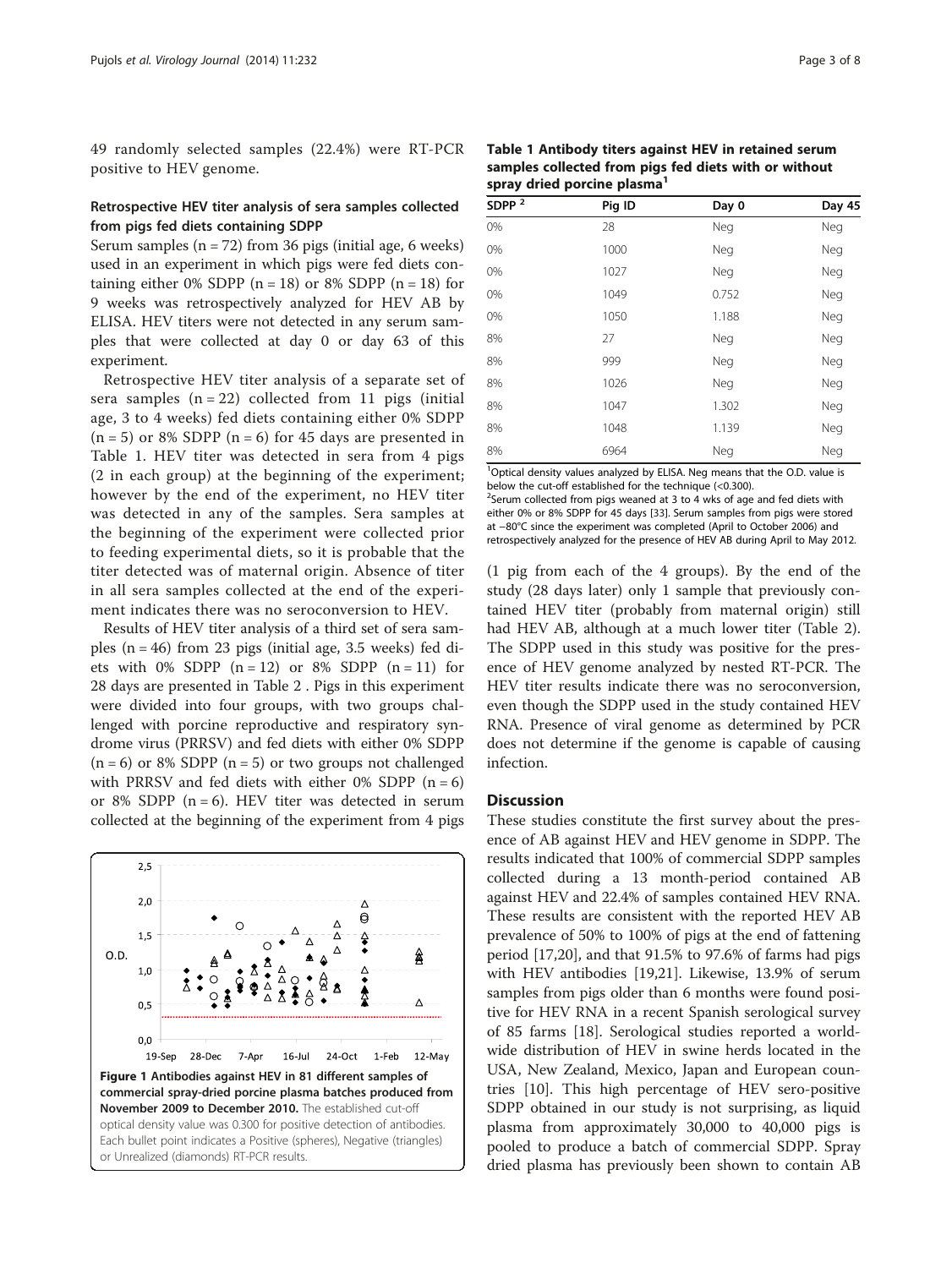<span id="page-3-0"></span>Table 2 Antibodies titers against HEV in serum samples from pigs fed diets containing spray dried porcine plasma and challenged with PRRSV $^{1,2}$ 

| SDPP Group <sup>3</sup> | PRRSV Challenge <sup>4</sup> | Pig ID | Day 0 | Day 28 |
|-------------------------|------------------------------|--------|-------|--------|
| 8%                      | Yes                          | 37     | Neg   | Neg    |
| 8%                      | Yes                          | 40     | 1.011 | 0.446  |
| 8%                      | Yes                          | 59     | Neg   | Neg    |
| 8%                      | Yes                          | 63     | Neg   | Neg    |
| 8%                      | Yes                          | 64     | Neg   | Neg    |
| 0%                      | Yes                          | 41     | Neg   | Neg    |
| 0%                      | Yes                          | 44     | Neg   | Neg    |
| 0%                      | Yes                          | 46     | Neg   | Neg    |
| 0%                      | Yes                          | 47     | Neg   | Neg    |
| 0%                      | Yes                          | 48     | 0.586 | Neg    |
| 0%                      | Yes                          | 57     | Neg   | Neg    |
| 8%                      | No                           | 68     | Neg   | Neg    |
| 8%                      | No                           | 70     | Neg   | Neg    |
| 8%                      | No                           | 72     | 0.429 | Neg    |
| 8%                      | No                           | 75     | Neg   | Neg    |
| 8%                      | No                           | 78     | Neg   | Neg    |
| 8%                      | No                           | 79     | Neg   | Neg    |
| 0%                      | No                           | 84     | Neg   | Neg    |
| 0%                      | No                           | 87     | Neg   | Neg    |
| 0%                      | No                           | 88     | Neg   | Neg    |
| 0%                      | No                           | 97     | 0.317 | Neg    |
| 0%                      | No                           | 98     | Neg   | Neg    |
| 0%                      | No                           | 99     | Neg   | Neg    |

<sup>1</sup>Optical density values analyzed by ELISA. Neg means that the O.D. value is below the cut-off established for the technique (<0.300).

<sup>2</sup>Serum samples from pigs were stored at −80°C since the experiment [\[34\]](#page-6-0) was completed (April to October, 2006) and retrospectively analyzed for the presence of HEV AB during April to May, 2012.

<sup>3</sup> Respective control or SDPP groups of pigs were fed diets containing 0% or 8% SDPP for 28 days.

<sup>4</sup>Indicated if the pigs were intranasal challenged with PRRSV.

against multiple pathogens circulating in the pig population at any point in time [[22\]](#page-6-0). The presence of AB against HEV in SDPP may have potential to provide passive immunity at the gut mucosal level while being fed to post-weaning pigs. Recent research has demonstrated that liquid porcine plasma contains antibodies against porcine circovirus type 2 (PCV-2) and that after spray drying neutralizing activity was conserved [\[23](#page-6-0)].

Under natural conditions, the dynamics of HEV infection is similar to that described for other viral infections in pigs. Acquisition of passive immunity through colostrum absorption (60% of pigs), progressive decline of passive AB at 6 to 12 wk of age, then seroconversion between 14 to 17 wk of age, which is the peak of viremia [[10\]](#page-6-0), is followed by a gradual decline to slaughter age [[20](#page-6-0)]. However, this pattern can differ depending on strain of HEV. At Japanese swine farms infected with two common genotype III HEV strains, peak HEV fecal excretion was observed between 1 to 3 mo of age (75% to 100% of the pigs) and by 5 to 6 mo of age, it had declined to 7% of the pigs [[24](#page-6-0)].

Blood is not a primary reservoir of HEV, which is mainly present in liver, stomach, small intestine, spleen, kidneys, salivary glands, tonsils and lungs [\[10\]](#page-6-0). However, in Japan it was reported that 10% of pigs at 3 mo of age had HEV in their blood (32/310 positives) but none of the 136 pigs tested positive at 6 mo of age [[25\]](#page-6-0). Similar observations have been reported in a Spanish surveillance study of 6 farrow-to-finish swine herds positive for HEV. Although viremia was observed in some animals at 13 wks of age in one of the herds, none of the pigs at slaughter age from any herd contained HEV in their blood [\[26\]](#page-6-0). However, it is possible that pigs with low protective immunity can acquire an HEV infection during their productive life [[27\]](#page-6-0) and may contain HEV RNA in blood at slaughter age [\[26\]](#page-6-0) and as demonstrated in our current analysis of SDPP collected from a Spanish plasma plant. Therefore, although presence of HEV in blood of pigs at slaughter age is low, it is important to demonstrate the absence of HEV transmission risk from feeding pigs diets containing SDPP that may contain HEV RNA.

Heat resistance of HEV is not very high. In cell cultures, HEV was inactivated at 56°C within 30 min or at 66°C during 1 h, depending on virus strain [\[15,28](#page-6-0)]. Complete inactivation of HEV in pig liver or in complex meat matrices was achieved at an internal temperature of 71°C [[29,30\]](#page-6-0).

Several studies conducted with laboratory spray-driers have demonstrated that the processing conditions used in the plasma industry inactivate low to medium heat resistant viruses like porcine pseudorabies virus (PRV) and PRRSV [[31](#page-6-0)] and even high heat resistant viruses like swine vesicular disease (SVDV) virus [\[32\]](#page-6-0). Two recent studies also confirmed that porcine epidemic diarrhea virus (PEDV) was effectively inactivated in plasma by spray drying in a lab drier [[33,34\]](#page-6-0). In addition, several studies have demonstrated that commercial SDPP in diets fed to pigs does not transmit heat resistant viruses such as PCV2 or PPV [[31](#page-6-0),[35](#page-6-0)-[37\]](#page-6-0).

There are numerous features used in the manufacturing process of commercial SDPP that contribute to the bio-safety of this functional protein ingredient. Only blood from healthy pigs that have passed ante-mortem inspection by veterinary competent authorities and approved as fit for slaughter for human consumption is collected for commercially produced SDPP. Avoidance of collecting plasma from clinically affected pigs decreases the risk of potential pathogen transmission; however, in case of asymptomatic diseases like HEV, the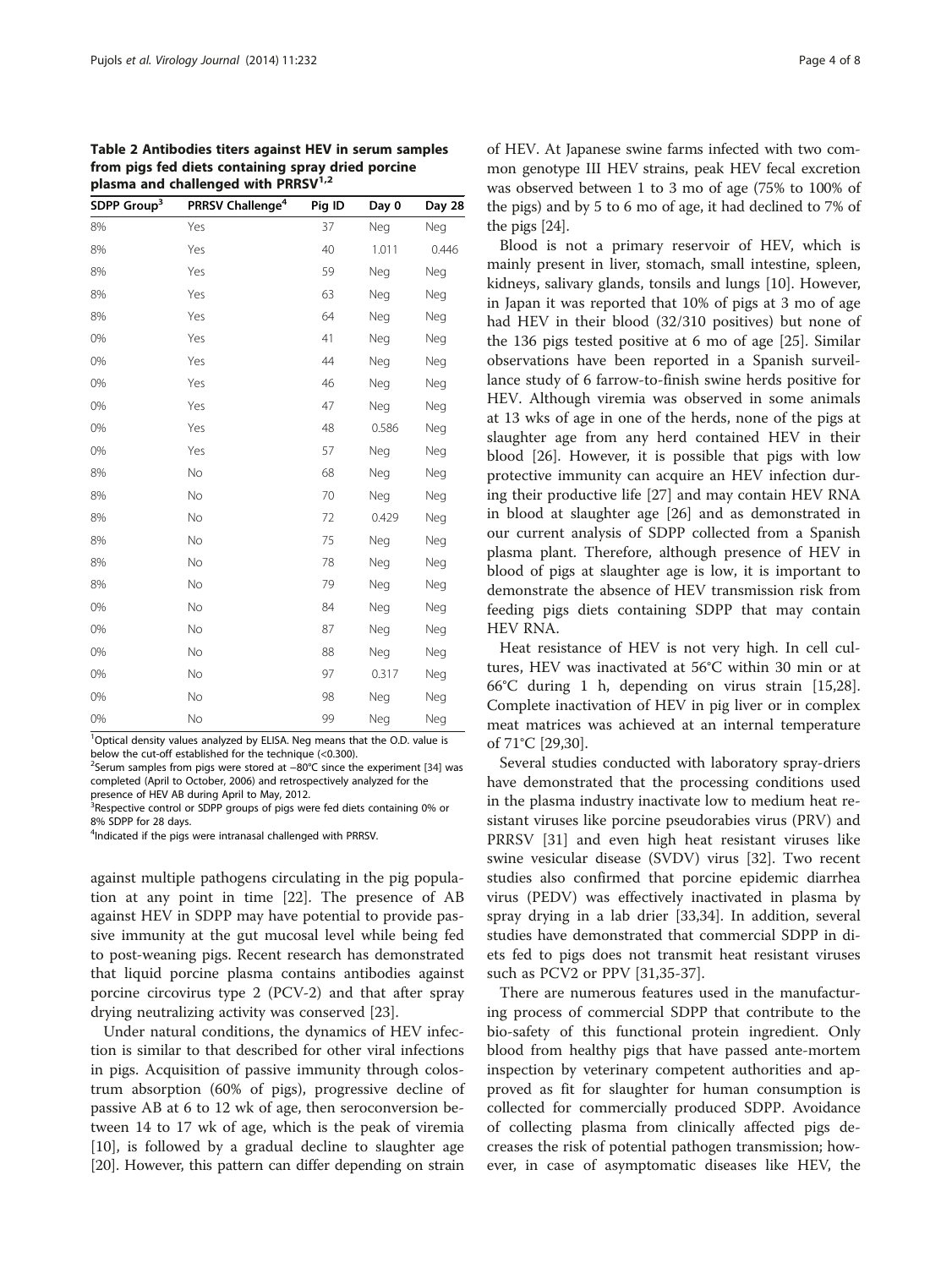safety features of the whole manufacturing process should assure inactivation of such pathogens that cannot be detected at inspection. Other safety features, in addition of the pooling effect mentioned earlier includes spray-drying at high processing temperatures.

Spray drying is the transformation of a feed from a fluid state into a dried particulate by spraying the feed into a gaseous drying medium. The spray-drying process can be divided into 3 significant steps, including atomization of the liquid feed, interaction of the liquid droplet with the drying gases, and separation of the dried powder from the drying gases [[38](#page-6-0),[39\]](#page-7-0). The conditions in each step can affect the physical characteristics of the powder and microbial survival [[39\]](#page-7-0). The spray drying process used in commercial manufacturing of SDPP has demonstrated its efficacy as a pasteurization-like process to inactivate bacteria and viruses [[35\]](#page-6-0) as indicated above. The spray-drying process submits liquid plasma to a thermal process of > 80°C throughout its substance. Therefore, the heat treatment used during the spray-drying process is theoretically adequate to inactivate HEV if present in the raw material. In addition, numerous pathogens do not survive well in a dehydrated substance like SDPP (moisture < 9% and water activity <0.6) that is stored in dry environment for at least 2 weeks prior to release for sale. Furthermore, the inherent neutralizing antibodies in pooled liquid plasma can be regarded as an additional effective safety feature of the manufacturing process for SDPP [\[23,36](#page-6-0)]. Recent evidence indicates that neutralizing antibody activity is maintained even after plasma is spray-dried [[23](#page-6-0)]. All these different safety features of the manufacturing process for SDPP (healthy animals, dilution factor, spray-drying process, dry environment, storage at room temperature for at least two weeks and inherent neutralizing antibodies) collectively contribute to the safety of SDPP as a feed ingredient as demonstrated for a variety of swine pathogens previously studied [[31,33-37\]](#page-6-0).

Results from our retrospective analysis of serum samples collected from pigs fed commercial SDPP in 3 different experiments indicated absence of HEV virus transmission by feeding diets with SDPP, as observed by the lack of HEV seroconversion. In the results reported in Table [2](#page-3-0), HEV seroconversion was not detected even though pigs were experimentally infected with PRRSV, which may make pigs potentially more susceptible to other infections due to the immune depression characteristics of PRRSV infection. A sample of the SDPP used in the diets associated with the experiment reported in Table [2](#page-3-0) was PCR positive for HEV RNA; however, no HEV seroconversion was determined in the serum samples of pigs fed the diets with this SDPP lot even though some of these pigs were immune compromised due to

PRRSV challenge. Samples of SDPP used in the other experiments were not available, so it was not possible to determine if these samples contained either HEV RNA or titer. However a retrospective serological study conducted in Spain showed that endemic HEV infection in pigs had been present in the Spanish swine population since at least 1985 [\[17](#page-6-0)]. Therefore, it can be speculated that the commercial Spanish SDPP used in the experiments likely contained HEV titer and/or RNA. Nevertheless, it should be highlighted that the presence of viral genome analyzed by RT-PCR in SDPP does not indicate infectivity, because this technique is unable to distinguish between infectious and non-infectious virus particles [\[35](#page-6-0)[,40\]](#page-7-0). Consequently, the potential infectiveness of SDPP cannot be established by RT-PCR results and studies like the ones reported in this document are needed to determine infectivity potential of viral genome.

# Conclusions

HEV antibodies were detected in 100% of the SDPP samples collected from a Spanish manufacturing plant and 22.4% of these samples also contained HEV RNA, indicating the high prevalence of HEV in the Spanish pig population. In addition, 70 sera samples from 35 pigs from 3 to 15 weeks of age at the beginning of been fed diets containing 8% SDPP for 4 to 9 weeks did not demonstrate seroconversion to HEV. According to the conditions used in this study, the results indicated that feeding SDPP in diets for pigs does not represent a risk of transmitting HEV.

# Materials and methods

# Analytical techniques

#### HEV enzyme linked inmuno-assay (ELISA)

IgG antibodies to HEV in diluted SDPP samples (9% w/v in distilled water) or serum samples collected from pigs fed diets with SDPP in three separate experiments were analyzed using an in-house developed ELISA assay [\[41](#page-7-0)]. Briefly, polystyrene plates with 96 wells (Costar 3590) were coated overnight at 4°C with a purified open reading frame 2 truncated protein; HEV-ORF2-6His, the main virus capsid protein from porcine genotype 3 F strain. Samples were added at a dilution of 1:100. To detect pig antibodies to HEV a conjugated HRP antiporcine IgG secondary antibody was used and TMB was used as a chromogen. Readings were done at 450 nm. A negative and a positive control serum were also analyzed at dilutions of 1:50, 1:100, 1:200, and 1:400. Cut-off was 0.300 O.D. and was determined using four times the SD calculated for control serum.

# Hepatitis E virus by semi-nested reverse transcription-PCR (RT-PCR)

Viral RNA from diluted SDPP samples was extracted using the Nucleospin® RNA virus kit (Macherey-Nagel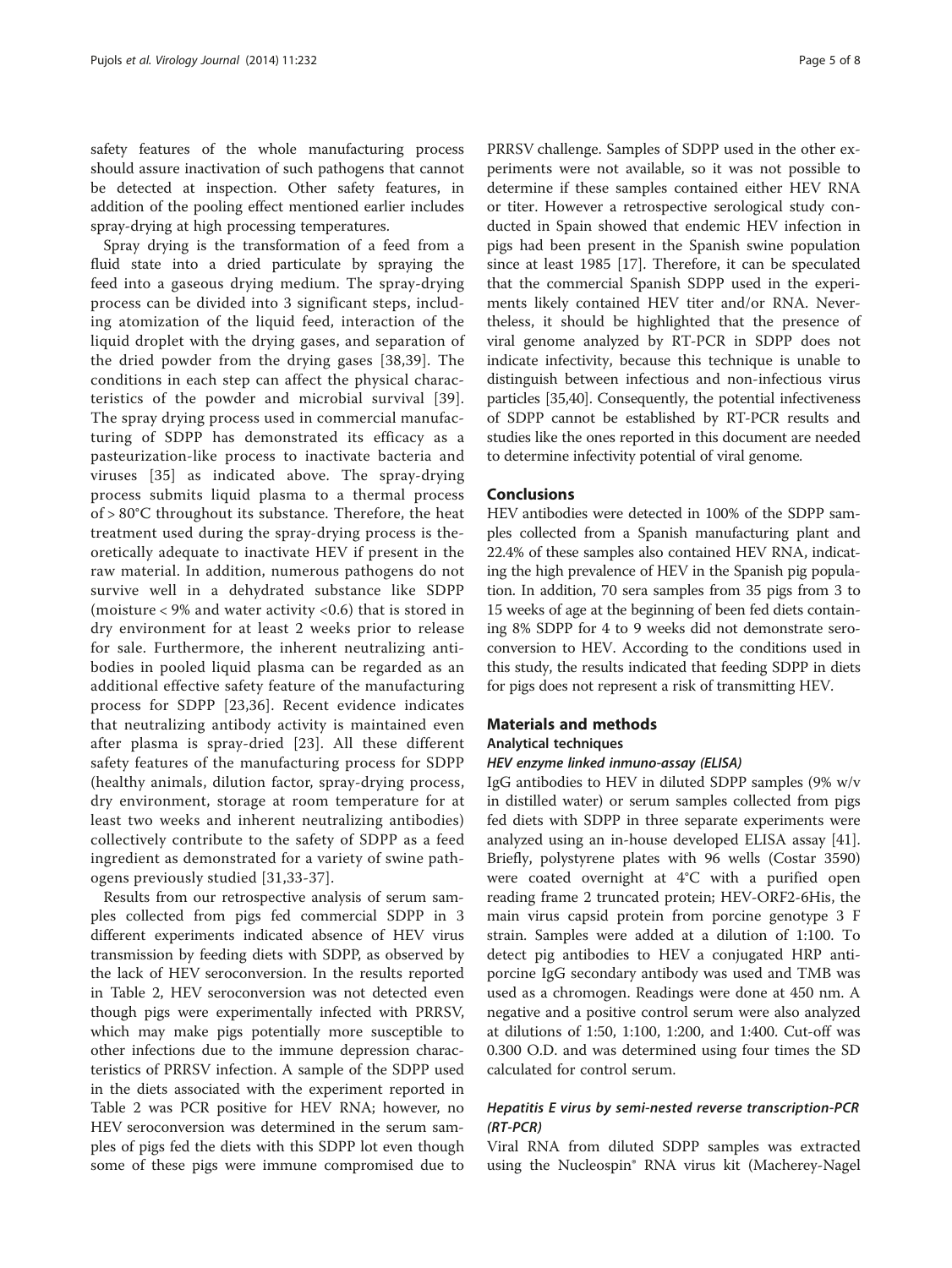Gmbh & Co, Düren, Germany) following the manufacturer's recommendations. Hepatitis E virus RNA was detected according to a semi-nested RT-PCR developed by De Deus et al. [[12](#page-6-0)].

# Sample collection procedures and storage Presence of AB and HEV RNA in SDPP

Eighty-five spray-dried porcine plasma samples from a Spanish company were collected from 81 different manufacturing batches produced from November 2009 through December 2010. Dried samples were diluted in PBS at a ratio of 1:9 before being analyzed for presence of total AB against HEV by ELISA as previously described. Forty-nine of these samples were selected at random and analyzed for HEV RNA as previously described.

#### Presence of AB in serum samples

Serum samples  $(n = 72)$  collected from 36 pigs at 6 and 15 weeks of age that were fed diets with either 0% SDPP  $(n = 18 \text{ pigs})$  or 8% SDPP  $(n = 18 \text{ pigs})$  for 9 weeks [[31](#page-6-0)] were retrospectively investigated for the presence of AB against HEV by ELISA. Briefly, these pigs were weaned at 4 wks of age and fed a common diet for 2 wks and determined to be negative for antibodies against PRV, PRRSV and PPV. Subsequently, pigs were allotted to six pens with six pigs per pen and fed diets containing either 0 or 8% SDPP (18 pigs and 3 pens per diet) for 9 wks. Blood samples had been collected from pigs at the beginning and end of the 9 week feeding period to determine whether feeding SDPP caused seroconversion and development of AB against PPV, PRRSV, or PRV.

The blood sampling was conducted from April 4 to June 26, 2000 and HEV analysis was performed from April 4 to May 30, 2012. Serum samples had been maintained at −20°C since the study; however a sample of the SDPP used in the feed had not been retained. Since seroconversion was not detected then PCR analysis was not done.

Serum samples collected from pigs used in a study published by Pujols et al. [\[35](#page-6-0)] were retrospectively investigated for the presence of AB against HEV by ELISA. Briefly, the study was conducted to determine whether feeding diets with SDPP containing  $2.47 \times 10^5$  DNA copies of porcine circovirus type 2 (PCV2) could infect weanling pigs. The two groups of pigs were housed in separate bio-safety level-3 rooms. None of the pigs in either group developed any clinical signs or became PCV2 viraemic or seroconverted.

The blood sampling was conducted from October 9 to December 4, 2006 and the HEV analysis was performed from April 19 to May 30, 2012. Serum samples had been maintained at −80°C since the study. Due to the lack of retrospectively available samples of the SDPP used in the

feed (AP820P lot # Y617932) it was not possible to analyze the SDPP for presence of HEV genome.

A third set of serum samples  $(n = 46)$  collected from 23 pigs (initial age, 3.5 wks) fed diets containing either 0% SDPP ( $n = 12$  pigs) or 8% SDPP ( $n = 11$  pigs) for 4 wks [[36](#page-6-0)] were retrospectively analyzed for the presence of AB against HEV by ELISA. Briefly, the objective of the experiment was to evaluate if SDPP containing PCV2 genome supplemented in feed could transmit PCV2 to pigs challenged with PRRSV. Twenty-three PRRSV-free pigs at 25 d of age, were housed in biosafety level 3 facilities and assigned to four groups in a 2x2 factorial design consisting of pigs subjected or not to PRRSV challenge and fed the diets containing either 0% SDPP or 8% SDPP. Challenge groups were inoculated intra-nasally with 2 mL of a suspension containing  $10^6$  TCID<sub>50</sub> PRRSV/mL. Drinking water for pigs fed the diet with 8% SDPP was supplemented from day −4 to day 7 post-inoculation with spray dried porcine serum (SDPS) to deliver a final solution of 2% w/v. Dietary treatments were fed for 28 d post-inoculation (PI). All challenged pigs developed PRRSV viraemia by d 3 PI and PRRSV AB were detected in sera by d 14 PI, with no difference between dietary treatments. Neither PRRSV viraemia nor seroconversion was detected in non-challenged pigs. Porcine circovirus type 2 DNA was not detected in the serum of any pigs throughout the experimental period. Spray dried porcine plasma containing the PCV2 genome supplemented in feed did not result in PCV2 transmission to either healthy or PRRSV-infected pigs under these experimental conditions.

The blood sampling was conducted from March 16 to April 16, 2009 and HEV analysis was performed from April 19 to May 30, 2012. A sample of SDPP used in the feed and serum samples had been maintained at −80°C until analyzed for the presence of RNA HEV genome and AB against HEV.

#### Abbreviations

AB: Antibodies; HEV: Hepatitis E virus; SDPP: Spray-dried porcine plasma; PRRSV: Porcine reproductive and respiratory syndrome; PEDV: Porcine epidemic diarrhea virus; PRV: Pseudorabies virus; PCV-2: Porcine circovirus type 2; PPV: Porcine parvovirus; SVDV: Swine vesicular disease virus.

#### Competing interests

J Pujols, N Navarro and S. Pina-Pedrero declare that they have no competing interests. Carmen Rodríguez and Javier Polo are employees of APC Europe and Joy M. Campbell and Joe Crenshaw are employees of APC Inc. Both, APC Europe and APC Inc., are manufacturers of blood products.

#### Authors' contributions

JPujols, SPP and NN carried out the experimental work with antibodies and RT-PCR analysis in samples of the four trials. CR and JPolo collected the SDPP samples tested in trial 1. JPujols, JPolo, CR, JMC and JC participated in the design of the study. All authors contributed to the writing of the manuscript and approved the final manuscript.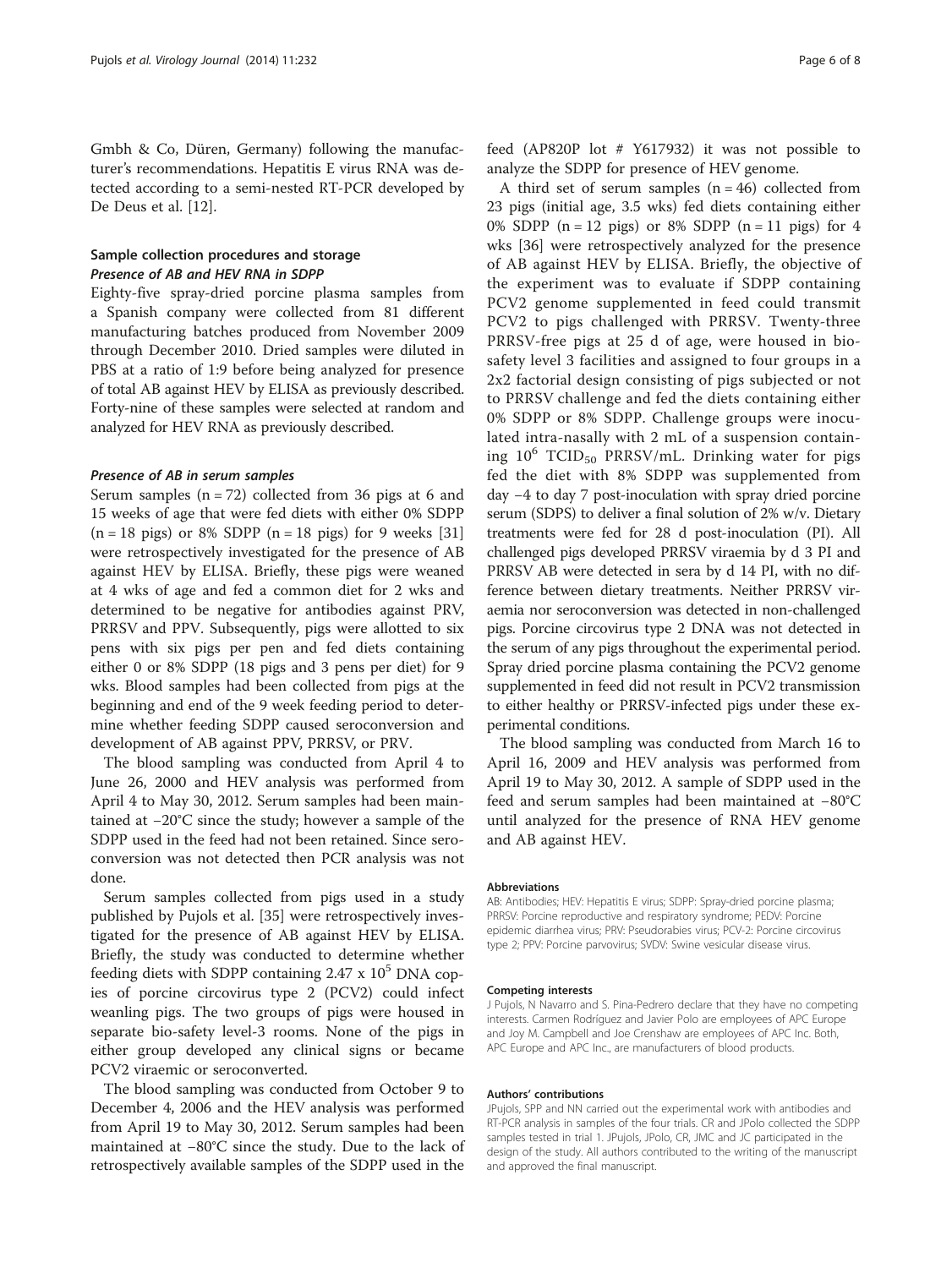#### <span id="page-6-0"></span>Acknowledgements

We thank Nuria Pujol and Esmeralda Cano from CReSA for their assistance with the laboratory work, and Joaquim Segalés for comments on this manuscript. This study has been partially financed by the CDTI (IDI-20101014) program of the Spanish Government.

#### Author details

<sup>1</sup> Centre de Recerca en Sanitat Animal (CReSA), Fundación UAB-IRTA, Campus de la Universitat Autònoma de Barcelona, 08193 Cerdanyola del Vallès Barcelona, Spain. <sup>2</sup>Institut de Recerca i Tecnologia Agroalimentàries (IRTA), Barcelona, Spain. <sup>3</sup>APC EUROPE, S.A. Avda, Sant Julià 246-258, Pol. Ind. El Congost, E-08400 Granollers, Spain. <sup>4</sup>APC Inc., 2425 SE Oak Tree Court, Ankeny, IA 50021, USA.

#### Received: 29 June 2014 Accepted: 18 December 2014 Published online: 24 December 2014

#### References

- 1. Van Dijk AJ, Everts H, Nabuurs MJA, Margry RJCF, Beynen AC: Growth performance of weanling pigs fed spray-dried animal plasma: a review. Livest Prod Sci 2001, 68:263–274.
- 2. Torrallardona D: Spray dried animal plasma as an alternative to antibiotics in weanling pigs- a review -. Asian Aust J Anim Sci 2010, 23:131–148.
- 3. Peace RM, Campbell J, Polo J, Crenshaw J, Russell L, Moeser A: Spray-dried porcine plasma influences intestinal barrier function, inflammation and diarrhea in weaned pigs. J Nutr 2011, 141:1312–1317.
- 4. Dalton HR, Bendall R, Ijaz S, Banks M: Hepatitis E: an emerging infection in developed countries. Lancet Infect Dis 2008, 8:698–709.
- 5. Pavio N, Renou C, Di Liberto G, Boutrouille A, Eloit M: Hepatitis E: a curious zoonosis. Front Biosci 2008, 13:7172–7183.
- Masia G, Orru G, Liciardi M, Desogus G, Coppola RC, Murru V, Argiolas M: Evidence of hepatitis E virus (HEV) infection in human and pigs in Sardinia, Italy. J Prev Med Hyg 2009, 50:227-231.
- 7. Purcell RH, Emerson SU: Hepatitis E: an emerging awareness of an old disease. *J Hepatol* 2008, **48:**494-503.
- 8. Colson P, Borentain P, Queyriaux B, Kaba M, Moal V, Gallian P: Pig liver sausage as a source of hepatitis E virus transmission to humans. *J Infect* Dis 2010, 202:825–834.
- 9. Meng XJ: From barnyard to food table: the omnipresence of hepatitis E virus and risk for zoonotic infection and food safety. Virus Res 2011, 161(1):23–30.
- 10. Pavio N, Meng XJ, Renou C: Zoonotic hepatitis E: animal reservoirs and emerging risks. Vet Res 2010, 41:46.
- 11. Kaba M, Davoust B, Marie JL, Colson P: Detection of hepatitis E virus in wild boar (Sus scrofa) livers. Vet J 2010, 186(2):259–261. doi: 10.1016/j. tvjl.2009.08.008. Epub 2009 Sep 10.
- 12. De Deus N, Seminati C, Pina S, Mateu E, Martín M, Segalés J: Detection of hepatitis E virus in liver, mesenteric lymph node, serum, bile and faeces of naturally infected pigs affected by different pathological conditions. Vet Microbiol 2007, 119(2–4):105–114.
- 13. Pischke S, Potthoff A, Hauröder B, Schlué J, Manns MP, Cornberg M, Wedemeyer H: Hepatitis E virus infection: a paradigm shift? Dtsch Med Wochenschr 2010, 135:1129–1133.
- 14. Christou L, Kosmidou M: Hepatitis E virus in the Western world—a pork-related zoonosis. Clin Microbiol Infect 2014, 19:600-604.
- 15. Emerson SU, Arankalle VA, Purcell RH: Thermal stability of hepatitis E virus. J Infect Dis 2005, 192:930–933.
- 16. Berto A, Backer JA, Mesquita JR, Nascimento MSJ, Banks M, Martelli F, Ostanello F, Angeloni G, Di Bartolo I, Ruggeri FM, Vasickova P, Diez-Valcarce M, Hernandez M, Rodriguez-Lazaro D, Van der Poel WHM: Prevalence and transmission of hepatitis E virus in domestic swine populations in different European countries. BMC Res Notes 5:190. doi:10.1186/1756-0500-5-190.
- 17. Casas M, Pujols J, Rosell R, De Deus N, Peralta B, Pina S, Casal J, Martín M: Retrospective serological study on hepatitis E infection in pigs from 1985 to 1997 in Spain. Vet Microbiol 2009, 135:248–252.
- 18. Jiménez de Oya N, De Blas I, Blázquez AB, Martín-Acebes MA, Halaihel N, Gironés O, Saiz JC, Escribano-Romero E: Widespread distribution of hepatitis E virus in Spanish pig herds. BMC Res Notes 2011, 4:412.
- 19. Seminati C, Mateu E, Peralta B, De Deus N, Martín M: Distribution of hepatitis E virus infection and its prevalence in pigs on commercial farms in Spain. Vet J 2008, 175:130–132.
- 20. De Deus N, Casas M, Peralta B, Nofrarias M, Pina S, Martín M, Segalés J: Hepatitis E virus infection dynamics and organic distribution in naturally infected pigs in a farrow-to-finish farm. Vet Microbiol 2008, 132:19–28.
- 21. Breum SØ, Hjulsager CK, De Deus N, Segalés J, Larsen LE: Hepatitis E virus is highly prevalent in the Danish pig population. Vet Microbiol 2010, 146(1–2):144–149.
- 22. Borg BS, Campbell JM, Polo J, Russell LE, Rodriquez C, Rodenas J: Evaluation of the Chemical and Biological Characteristics of Spray-Dried Plasma Protein Collected from Various Locations Around the World. In Proc Amer Assoc Swine Vet. ; 2002:97–100.
- 23. Polo J, Opriessnig T, O'Neill KC, Rodríguez C, Russell LE, Campbell JM, Crenshaw J, Segalés J, Pujols J: Neutralizing antibodies against porcine circovirus type 2 (PCV2) in liquid pooled plasma contribute to the bio-safety of commercially manufactured spray-dried porcine plasma. J Anim Sci 2013, 91:2192–2198.
- 24. Nakai I, Kato K, Miyazaki A, Yoshii M, Li TC, Takeda N, Tsunemitsu H, Ikeda H: Different fecal shedding patterns of two common strains of hepatitis E virus at three Japanese swine farms. Am J Trop Med Hyg 2006, 75:1171–1177.
- 25. Takahashi M, Nishizawa T, Tanaka T, Tsatsralt-Od B, Inoue J, Okamoto H: Correlation between positivity for immunoglobulin A antibodies and viraemia of swine hepatitis E virus observed among farm pigs in Japan. J Gen Virol 2005, 86:1807–1813.
- 26. Casas M, Cortés R, Pina S, Peralta B, Allepuz A, Cortey M, Casal J, Martín M: Longitudinal study of hepatitis E virus infection in Spanish farrow-to-finish swine herds. Vet Microbiol 2011, 148:27–34.
- 27. Chandra V, Taneja S, Kalia M, Jameel S: Molecular biology and pathogenesis of hepatitis E virus. J Biosci 2008, 33:451-464
- 28. Huang R, Li D, Wei S, Li Q, Yuan X, Geng L, Li X, Liu M: Cell culture of sporadic hepatitis E virus in China. Clin Diag Lab Immun 1999, 6:729-733.
- 29. Feagins AR, Opriessnig T, Guenette DK, Halbur PG, Meng XJ: Inactivation of infectious hepatitis E virus present in commercial pig livers sold in local grocery stores in the United States. Int J Food Microbiol 2008, 123:32-37.
- 30. Barnaud E, Rogée S, Garry P, Rose N, Pavio N: Thermal inactivation of infectious hepatitis E virus in experimentally contaminated food. Appl Environ Microbiol 2012, 78:5153-5159.
- 31. Polo J, Quigley JD, Russell LE, Campbell JM, Pujols J, Lukert PD: Efficacy of spray-drying to reduce infectivity of pseudo rabies and porcine reproductive and respiratory syndrome (PRRS) viruses and seroconversion in pigs fed diets containing spray-dried animal plasma. J Anim Sci 2005, 83:1933–1938.
- 32. Pujols J, Rosell R, Russell L, Campbell J, Crenshaw J, Weaver E, Rodríguez C, Ródenas J, Polo J: Inactivation of Swine Vesicular Disease Virus in Porcine Plasma By Spray-Drying. In Proceeding of the American Association of Swine Veterinarians. Orlando: FL. AASV. Perry, IA; 2007:283.
- 33. Gerber PF, Xiao C-T, Chen Q, Zhang J, Halbur PG, Opriessnig T: The spraydrying process is sufficient to inactivate infectious porcine epidemic diarrhea virus in plasma. Vet Microbiol 2014, 174:86-92. [http://dx.doi.org/](http://dx.doi.org/10.1016/j.vetmic.2014.09.008) [10.1016/j.vetmic.2014.09.008](http://dx.doi.org/10.1016/j.vetmic.2014.09.008)
- 34. Pujols J, Segalés J: Survivability of porcine epidemic diarrhea virus (PEDV) in bovine plasma submitted to spray drying processing and held at different time by temperature storage conditions. Vet Microbiol 2014, 174:427–432.<http://dx.doi.org/10.1016/j.vetmic.2014.10.021>.
- 35. Pujols J, López-Soria S, Segalés J, Fort M, Sibila M, Rosell R, Solanes D, Russell L, Campbell J, Crenshaw J, Weaver E, Polo J: Lack of transmission of porcine circovirus type 2 to weanling pigs by feeding them spray dried porcine plasma. Vet Record 2008, 163:536–538.
- 36. Pujols J, Lorca-Oró C, Díaz I, Russell LE, Campbell JM, Crenshaw JD, Polo J, Mateu E, Segalés J: Commercial spray-dried porcine plasma does not transmit porcine circovirus type 2 in weaned pigs challenged with porcine reproductive and respiratory syndrome virus. Vet J 2011, 190:e16–e20. doi:10.1016/j.tvjl.2011.02.021.
- 37. Shen HG, Schalk S, Halbur PG, Campbell JM, Russell LE, Opriessnig T: Commercially produced spray dried porcine plasma contains high levels of porcine circovirus type 2 (PCV2) DNA but did not transmit PCV2 when fed to naïve pigs. J Anim Sci 2011, 89:1930–1938.
- 38. Cal K, Sollohub K: Spray-drying technique. I: hardware and process parameters. J Pharm Sci 2010, 99:575–586.